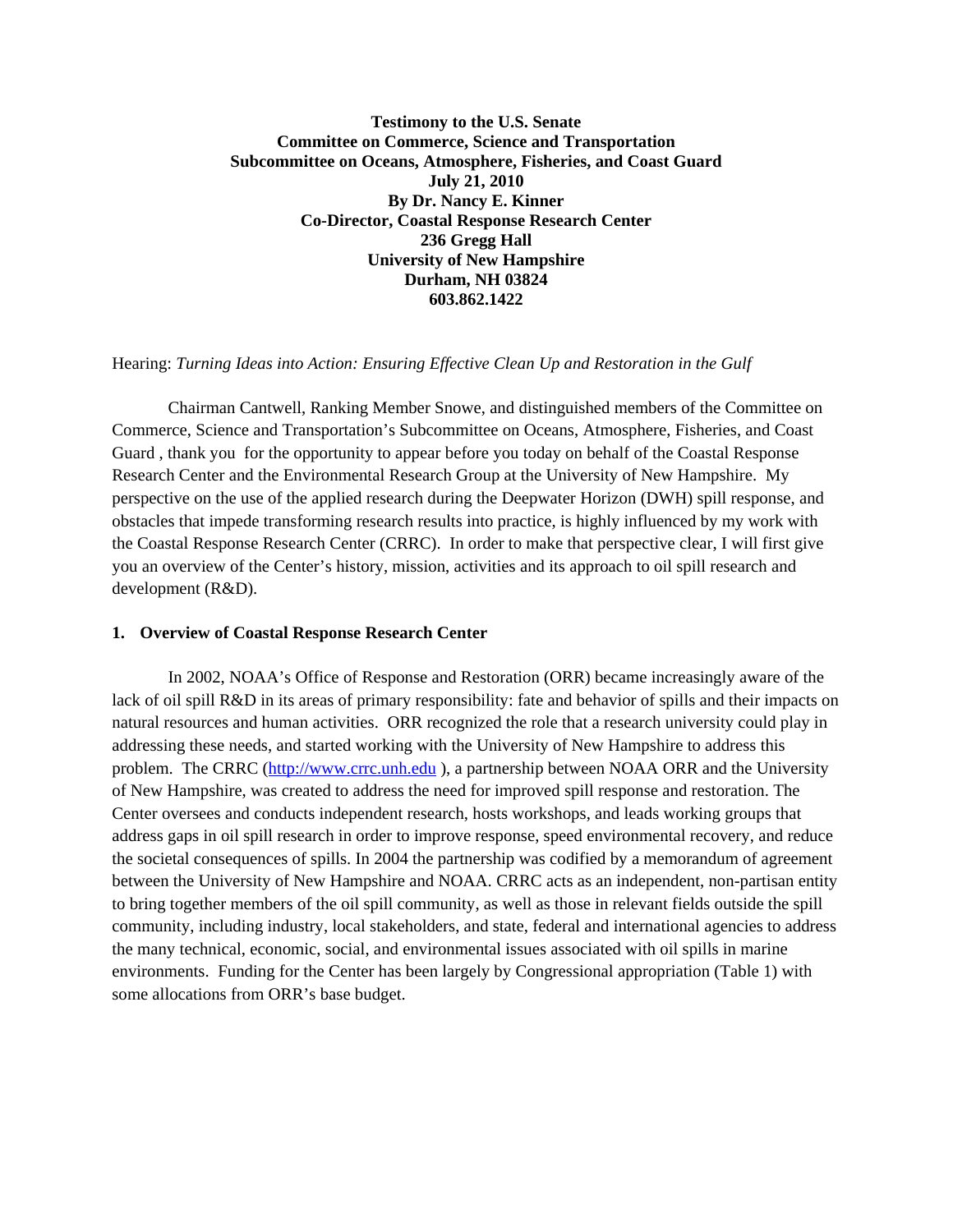#### **Table 1 CRRC Funding History**

| <b>Fiscal Year</b> | <b>Appropriation</b> | <b>Grant to UNH</b> | [Other funding; specify]                                                                                                                                                         |
|--------------------|----------------------|---------------------|----------------------------------------------------------------------------------------------------------------------------------------------------------------------------------|
| 2002               | \$750,000            | \$701,997           |                                                                                                                                                                                  |
| 2003               | \$750,000            | \$714,580           |                                                                                                                                                                                  |
| 2004               | \$2,000,000          | \$1,978,955         |                                                                                                                                                                                  |
| 2005               | \$2,000,000          | \$1,694,312         |                                                                                                                                                                                  |
| 2006               | \$3,000,000          | \$2,481,900         | \$75,000 (Marine Debris/NOAA, ORR) <sup>1</sup>                                                                                                                                  |
| 2007               | \$1,800,000          | \$1,435,249         |                                                                                                                                                                                  |
| 2008               | $\overline{0}$       | $\mathbf{0}$        | \$49,000 (eSCAT/NOAA, ORR) <sup>1</sup><br>\$60,000 (ERMA®/NOAA, ORR) <sup>1</sup><br>$$36,000 (In-situ/API)^2$$<br>\$145,000 (2008 Subtotal)                                    |
| 2009               | $\overline{0}$       | $\overline{0}$      | $\overline{2}$<br>\$25,000 (Workshop/ExxonMobil)<br>$\$63,\!000$ (Workshop/NOAA OCRM) $^3$<br>\$162,000 (ERMA <sup>®</sup> /NOAA, ORR) <sup>1</sup><br>\$250,000 (2009 Subtotal) |
| 2010               | $\overline{0}$       | \$200,000           | $$220,000$ (ERMA <sup>®</sup> / for Gulf/NOAA) <sup>1</sup><br>\$30,000 (eSCAT for Gulf/NOAA) <sup>1</sup><br>\$65,000 (NOAA, OCRM) <sup>3</sup><br>\$139,000 (NOAA, ORR)        |
| <b>TOTAL 02-10</b> | \$10,300,000         | \$9,206,993         | \$924,000<br>(\$139,000 for CRRC's Direct Oil Spill R&D Use)                                                                                                                     |

<sup>1</sup>eSCAT and ERMA® funding is primarily for the UNH Research Computing Center to work on computer programming. Marine Debris funding was for an Environmental Research Group project. 2

 $2$  \$61k to the Center for Spills in the Environment from API (\$36k for In Situ Burning) and \$25k from Exxon Mobil for partial support of the 2009 R&D Workshop)

<sup>3</sup> Funding for workshop on Ocean Thermal Energy Conversion (OTEC) from NOAA OCRM - not oil spill related.

The Center is served by a multi-agency advisory board, comprised of members from U.S. EPA, NOAA, USCG, state-based R&D programs, and industry that provide guidance on program direction. The board, in conjunction with the UNH and NOAA co-directors, developed five objectives for CRRC: (1) funding and oversight of relevant, peer-reviewed research that is able to be developed into practical improvements in oil spill response; (2) hosting topical workshops and working groups that include representatives of all spill community stakeholders to focus research efforts, and ensure that crucial realworld experience from oil spill practitioners is considered; (3) educating the next generation of spill responders through outreach and support of undergraduate and graduate student projects; (4) involving members of the international oil spill community to tap into expertise from around the world; and (5) develop response tools to aid responders.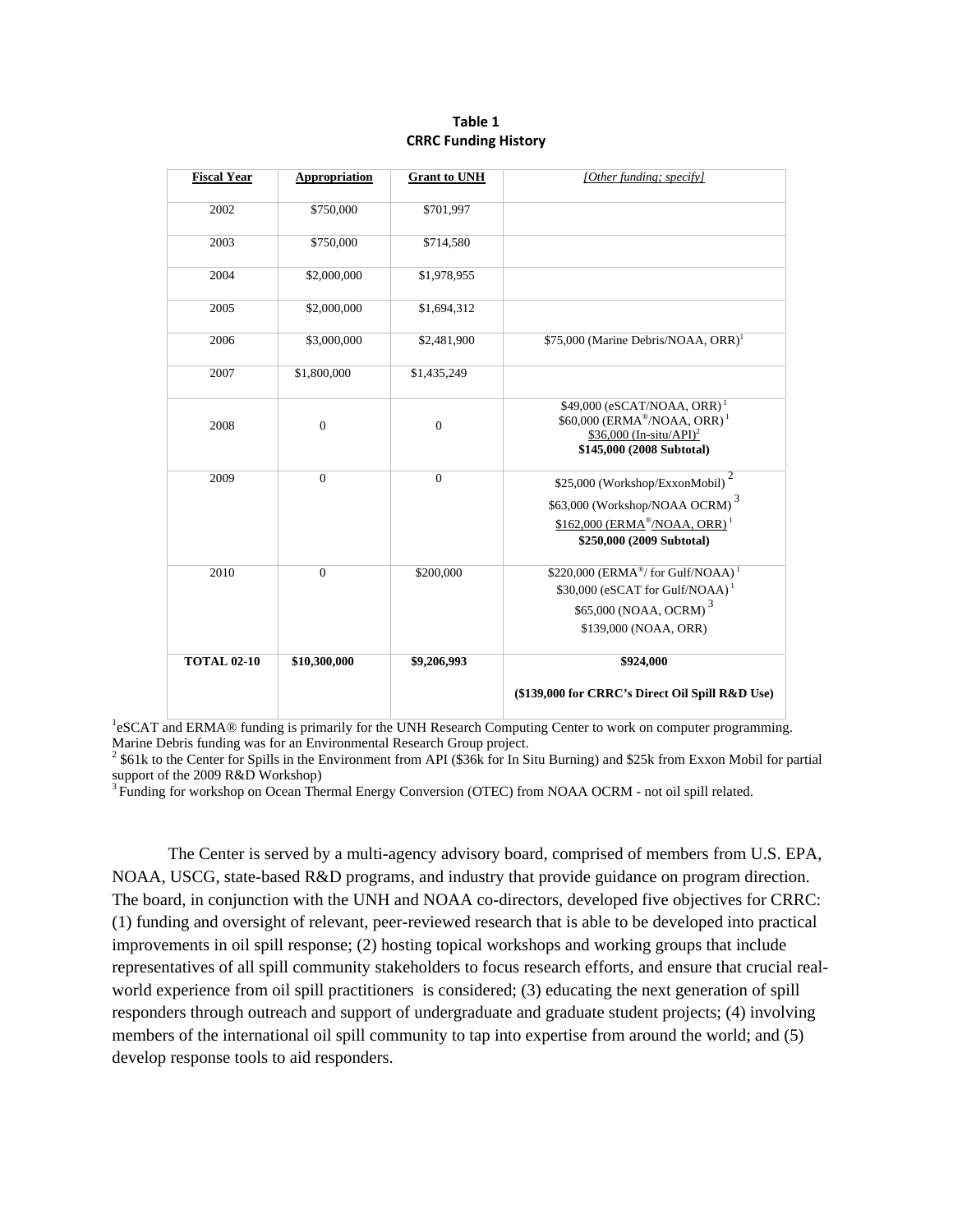Funding of relevant, peer-reviewed research is accomplished through a periodic request for proposal (RFP) process. Proposals are reviewed by three to four experts in the area of the proposed research. They are ranked by their scientific validity and how well they address key research needs related to the fate, behavior and effects of oil in the environment, and is likely to lead to practical improvements in oil spill response and restoration. A panel of leading scientists and practitioners then review the peerreviewed and ranked proposals and recommend which should be funded. Each funded research project is assigned a NOAA liaison to ensure the research can be transformed into practice, and, in addition, CRRC's Science Advisory Panel meets annually to review progress of the research and provide feedback to improve the quality and efficacy of the research.

# **2. Use of Applied Research Available and Implemented During DWH Incident**

There are numerous examples of information and technology created during applied oil spill R&D being used during the DWH incident. I will highlight a few that CRRC has been involved with.

### A. CDOG/GNOME Model Linkage

One of the first projects that the Center funded was conducted by Dr. Poojitha Yapa of Clarkson University. Dr. Yapa developed a computer model to predict the fate and behavior of oil and gas as it rises to the surface from a deepwater well blowout. The development of the Clarkson Deepwater Oil and Gas (CDOG) model was funded by the Minerals Management Service (MMS). NOAA's Office of Response and Restoration (OOR) uses its GNOME model to predict the fate and behavior of oil in surface water. A key issue, identified by NOAA modelers, was the inability to input data from the CDOG model into the GNOME model. This link is essential to the understanding of the fate, behavior and trajectory of the oil from a leaking deepwater well, as well as developing impact predictions (i.e., where the oil from a leaking deepwater well would appear on the surface and what resource it would potentially impact). With this information, responders can determine the best response strategy to protect these critical resources. During the DWH response, ORR modelers used the CDOG/GNOME predictions to generate daily trajectories for the Unified Command to aid in decision-making.

### B. Environmental Response Management Application (ERMA)®

In the spring of 2006, the Center began funding a collaboration between NOAA ORR scientists and UNH computer researchers to display spill related information in a graphical and user-friendly manner. Data visualization can increase situational awareness during a large spill, especially when many of the decision makers are in different locations (e.g., for the DWH incident: Houma, LA; Mobile , AL; Tyndall, MS; St. Petersburg, FL; Washington, DC). In addition, it is important that the application is in a common format that allows most individuals to easily use it. The common way to display geographical data (referenced by its latitude/longitude) uses GIS software that requires special expertise and high-end computers to operate.

The NOAA/UNH collaboration resulted in the Environmental Response Management Application (ERMA)  $\mathcal{R}$ , a web-based platform that displays data (e.g., spill trajectories, current and predicted wind direction and strength) on a map that is familiar to most people. In this way, data can be overlaid on a common geospatial grid (e.g., the Gulf of Mexico) to see resources at risk of oiling, the predicted trajectory, and the assets available to protect oil from contacting the sensitive resources.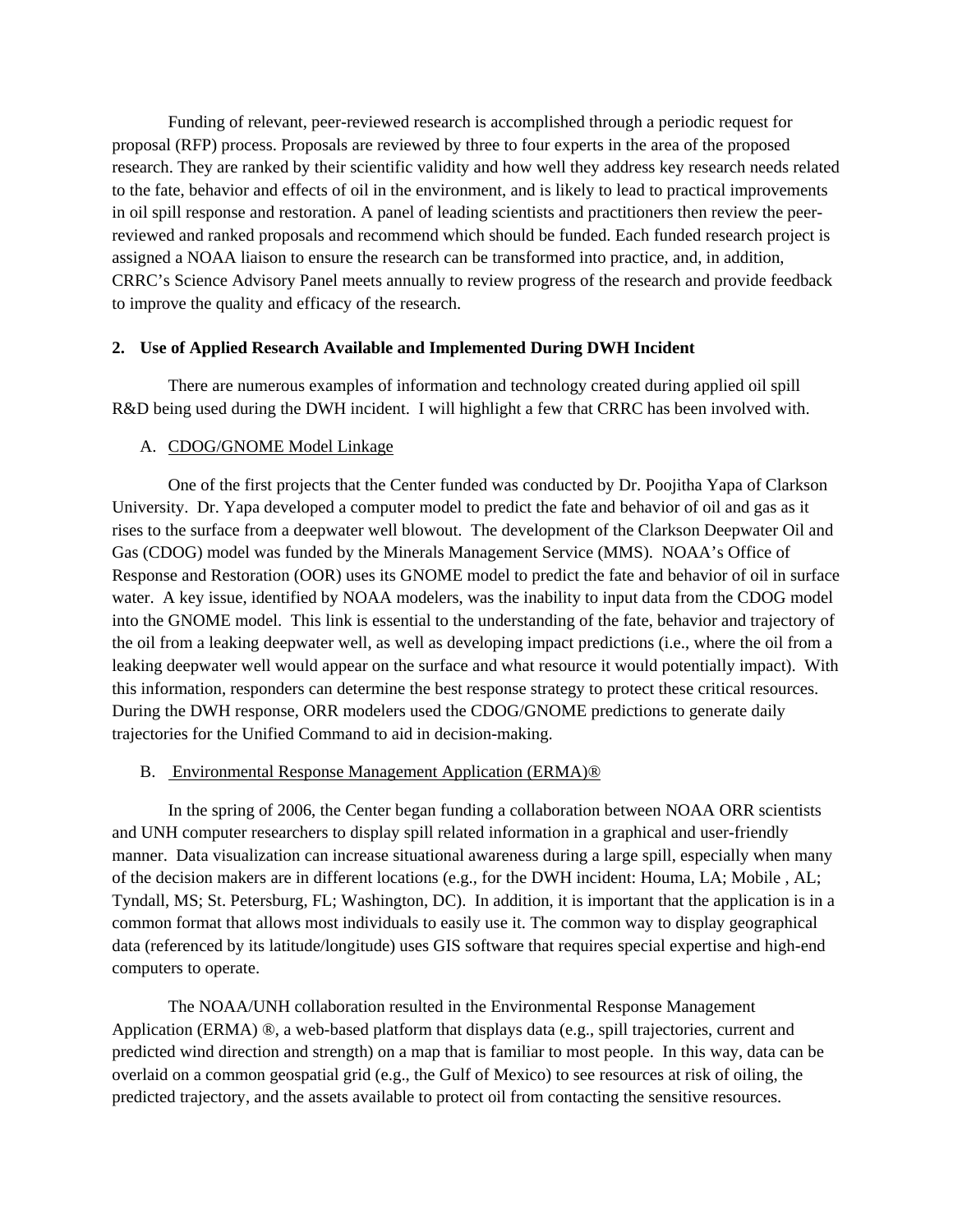ERMA® is a good example of how a data management and visualization tool used in one field (wastershed management) can be applied to another (oil spill response) as a result of interactions between scientists and spill response practitioners. The method in which ERMA® evolved was crucial to its development and successful transfer from academia to the DWH Incident Command systems. In June 2006, after a very basic prototype was developed for Portsmouth, NH harbor. CRRC hosted a workshop that brought together Region I spill responders to demonstrate how ERMA® could aid in spill response. The workshop helped identify a team of practitioners who were willing to work with ORR and UNH researchers to develop a more detailed version of ERMA. During the next several months, development continued, as did demonstrations of ERMA's® capabilities to various agencies and the private sector. EPA Region II then funded an ERMA® for the Caribbean which was fully developed and used in a spill exercise in 2009.

When the DWH blowout occurred, the base platform of ERMA<sup>®</sup> was used to create and populate a Gulf of Mexico ERMA (GOMEX ERMA) specific to the incident, and has been in use ever since. A public site (www.geoplatform,gov) was created, and much of the information is also available to the public.

### C. Other Applied Research Being Used During the DWH Incident

CRRC facilitated a webinar the third week of June hosted by the Interagency Solutions Group (IASG) of the National Response Team (NRT). The purpose of the webinar was to determine what data is available and being collected regarding the efficacy and effects of surface and subsurface dispersant use during the DWH incident. Over 70 representatives from federal and state partners participated, and data was presented by USGS, USCG, NOAA, U.S. EPA, and DOE scientists and practitioners. Much of the data was being collected using techniques developed and modified for use in oil spills during the last decade (e.g., Tier II/III SMART dispersant monitoring protocols, LISST particle counter, holographic imagery to determine particle size and distribution). While many of these tools are in use, they are not at a stage where the interrelationships among them and the ability to use their output in a quantifiable manner are possible. This is in large part because the resources to fund such research and development have not been available.

I would be remiss if I did not also acknowledge that as is typical during most prolonged environmental events, technology has also been developed and applied during the spill. Some noteworthy examples include the work of the Flow Rate Technical Group (FRTG) where members used mass balance, plume analysis, and nodal and reservoir analyses methods to estimate the flow of oil from the wellhead. Their work has refined the estimate of the size of this leak from its initial estimated 1,000 to 5,000 barrels/day (BPD) to the range of 35,000 to 60,000 BPD. Additional post-spill R&D will improve the ability to predict the flow and yield a more precise estimate. Another example is the Oil Budget tool being developed by USGS, NOAA, and the USCG which will help estimate the mass of oil that is naturally weathered (e.g., evaporated, biodegraded, dispersed) as well as that mechanically recovered and chemically dispersed or burned. Again, the tool is a prototype and will need further development, testing, and refinement before it is part of the standard package of a response, but it is well on its way.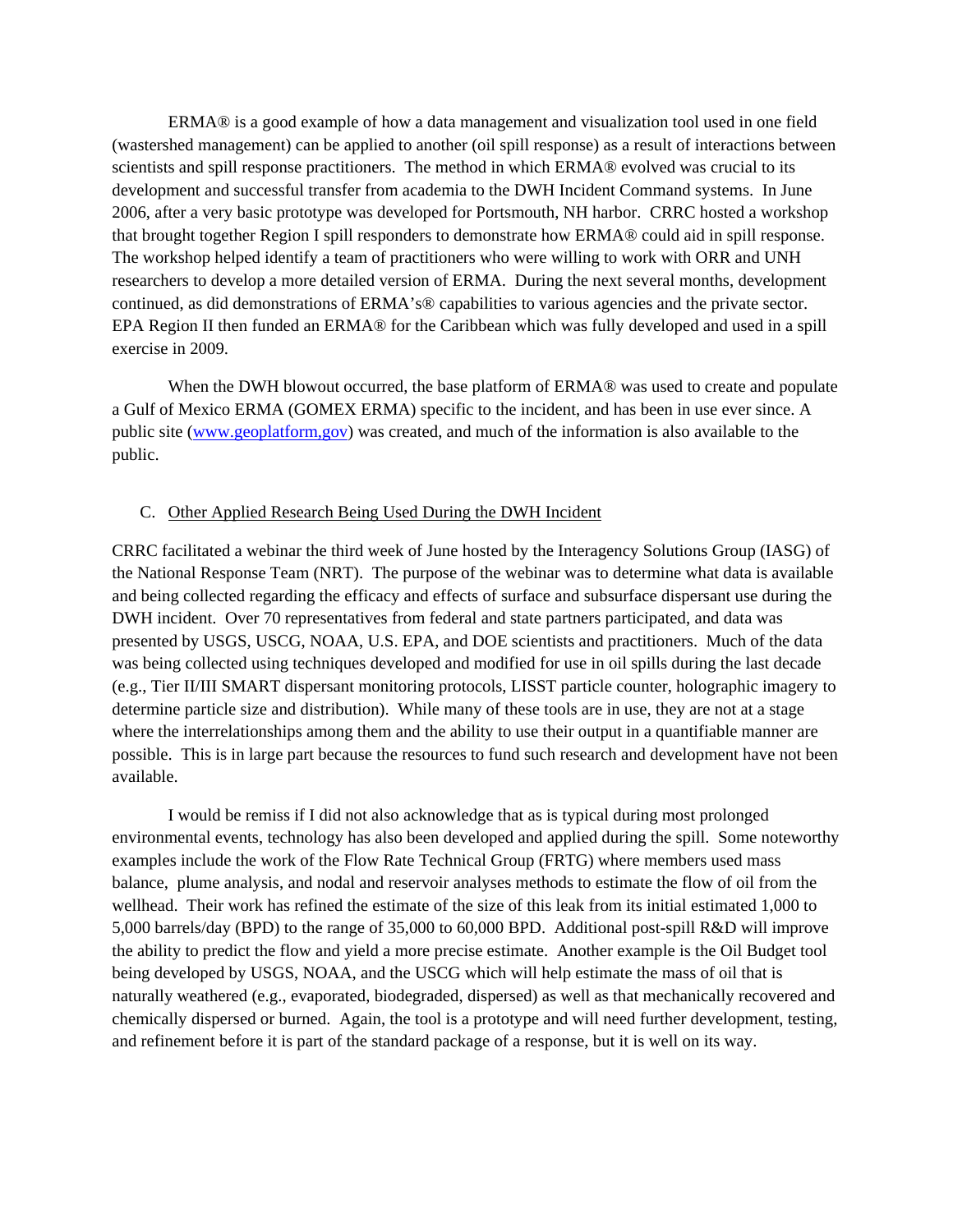Obviously, it is not desirable to have to build tools or response /restoration technologies during a spill, but as has been demonstrated over history, "necessity is the mother of invention." This is especially true because oil spill R&D has been typically under-funded since the mid-1990's.

# **3. Obstacles that Impede Transformation of Research into Practice**

There are several obstacles that impede the transformation of research results into practice, but the most significant among them is that much of the necessary oil spill response and restoration research is not funded. I was delighted to read the two pieces of legislation that accompanied the invitation from Chairman Rockefeller to speak before you today. The establishment of a Federal Oil Spill Research Committee and improvement of NOAA's, USCG's, and the coastal states' abilities to sustain healthy ecosystems through the spill preparedness, prevention, response, restoration, and research will help address the lack of adequate resources to do the R&D needed. As you clearly know, the existing R&D structure codified in OPA 90 has not been adequate to address the gaps in data, tools, and techniques that have been highlighted in the DWH incident and in many of the workshops the CRRC has held since 2003. (Table 2).

| U.S. Coast Guard Arctic Response - April 23, 2010                                                                                       |
|-----------------------------------------------------------------------------------------------------------------------------------------|
| NRDA in Arctic Waters: The Dialogue Begins - April 20-22, 2010                                                                          |
| Sea Grant & NOAA ORR Collaboration - January 25, 2010                                                                                   |
| Ocean Uses Atlas - January 12-14, 2010                                                                                                  |
| Response to Liquid Asphalt Releases in Aquatic Environments - October 21, 2009                                                          |
| 2009 Research & Development Needs - March 17-19, 2009                                                                                   |
| Oil Spill Modeling Working Group Meeting - September 16-17, 2008                                                                        |
| Opening the Arctic Seas: Envisioning Disaster & Framing Solutions - March 18-20, 2008                                                   |
| HEA Metrics Workshop - December 4-6, 2007                                                                                               |
| Environmental Response Data Collection Standards - September 25-27, 2007                                                                |
| Modelers' Summit - June 26, 2007                                                                                                        |
| Submerged Oil Workshop - December 12-13, 2006                                                                                           |
| Innovative Coastal Modeling for Decision Support: Integrating Physical, Biological, and Toxicological Models -<br>September 26-28, 2006 |
| Toxicology Working Group Summit - August 15 & 16, 2006                                                                                  |
| Workshop on Research Needs: Human Dimensions of Oil Spill Response - June 13-15, 2006                                                   |
| Research & Development Needs for Making Decisions Regarding Dispersing Oil - September 20-21, 2005                                      |

Table 2: CRRC-led R&D Needs Workshops.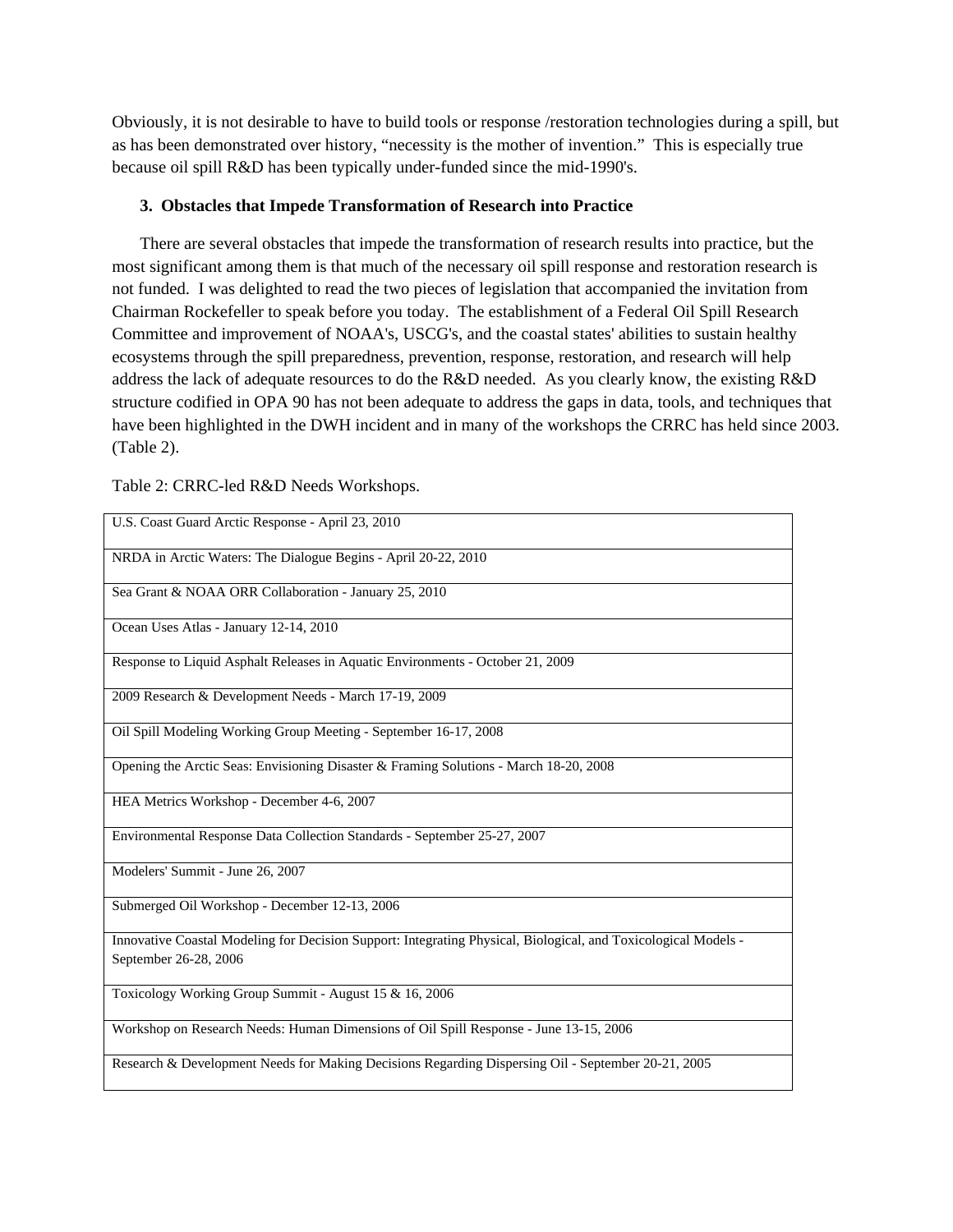In fact, the Center, in its workshop reports has outlined consensus R&D plans for dispersants, dispersed oil, submerged oil, modeling, Arctic response, National Resource Damage Assessment (NRDA), and human dimensions, as well as a 5-year overall R&D plan that includes proposals for oil forensics, geospatial data management, and spill response during disasters. These workshops have included participants from federal, state and international agencies, NGO's, industry, academia, and private sector researchers. The issue is not identifying the needed R&D, but rather it is having the funds to support this work. The Center maintains five working groups (Table 3) that consist of members of oil spill R&D community. These working groups coordinate which agency funds specific R&D projects to help avoid duplication of effort and best use of scarce financial resources. In addition, these working groups help to disseminate results among practitioners and monitor which research needs have been addressed. The CRRC typically works in concert with other working group members to hold educational sessions at conferences such as Clean Gulf where practitioners meet to learn about recent developments in oil spill R&D. Some examples are found in Table 4.

Table 3: CRRC-led Working Groups

| Dispersants Working Group     |
|-------------------------------|
| Modeling Working Group        |
| Submerged Oil Working Group   |
| <b>Toxicity Working Group</b> |
| Ephemeral Data Working Group  |

Table 4: Conferences Where CRRC Hosted/Co-Hosted 1/2 Day Technology Transfer Sessions for **Practitioners** 

| Conference                               | Date                 | Title of Session                                                                                 | Sponsors                      |
|------------------------------------------|----------------------|--------------------------------------------------------------------------------------------------|-------------------------------|
| Clean Gulf                               | November 17-19, 2009 | Applied Research for the Spill Response<br>Community                                             | LOSCO, OSRADP, TGLO, and CRRC |
| Clean Gulf                               | October 28-30, 2008  | Applied Research for the Spill Response<br>Community                                             | LOSCO, OSRADP, TGLO, and CRRC |
| International<br>Oil Spill<br>Conference | May 4-8, 2008        | Efficacy and Effects of Dispersants in Oil Spill<br>Response: Progress since the 2005 NRC Report | <b>CRRC</b>                   |
| Clean Gulf                               | Nov 15-16, 2007      | Applied Research for the Spill Response<br>Community                                             | LOSCO, OSRADP, TGLO, and CRRC |

Another key issue with R&D funding is that it follows a "boom and bust" cycle, usually centered only spurred by major oil spills. A large infusion of funding for oil spill preparedness, prevention, and response came after the Exxon Valdez in 1989, encouraged in part by implementation of OPA 90. While R&D funding was authorized and appropriated for USCG, MMS, and EPA, as well as the two Alaska regional citizen's advisory councils (RCACs) and the Oil Spill Recovery Institute (OSRI), the budgets have not grown commensurate with inflation, resulting in less R&D as time goes on. For example, the MMS full-scale oil spill research tank in Leonardo, NJ (OHMSETT) has run a number of equipment and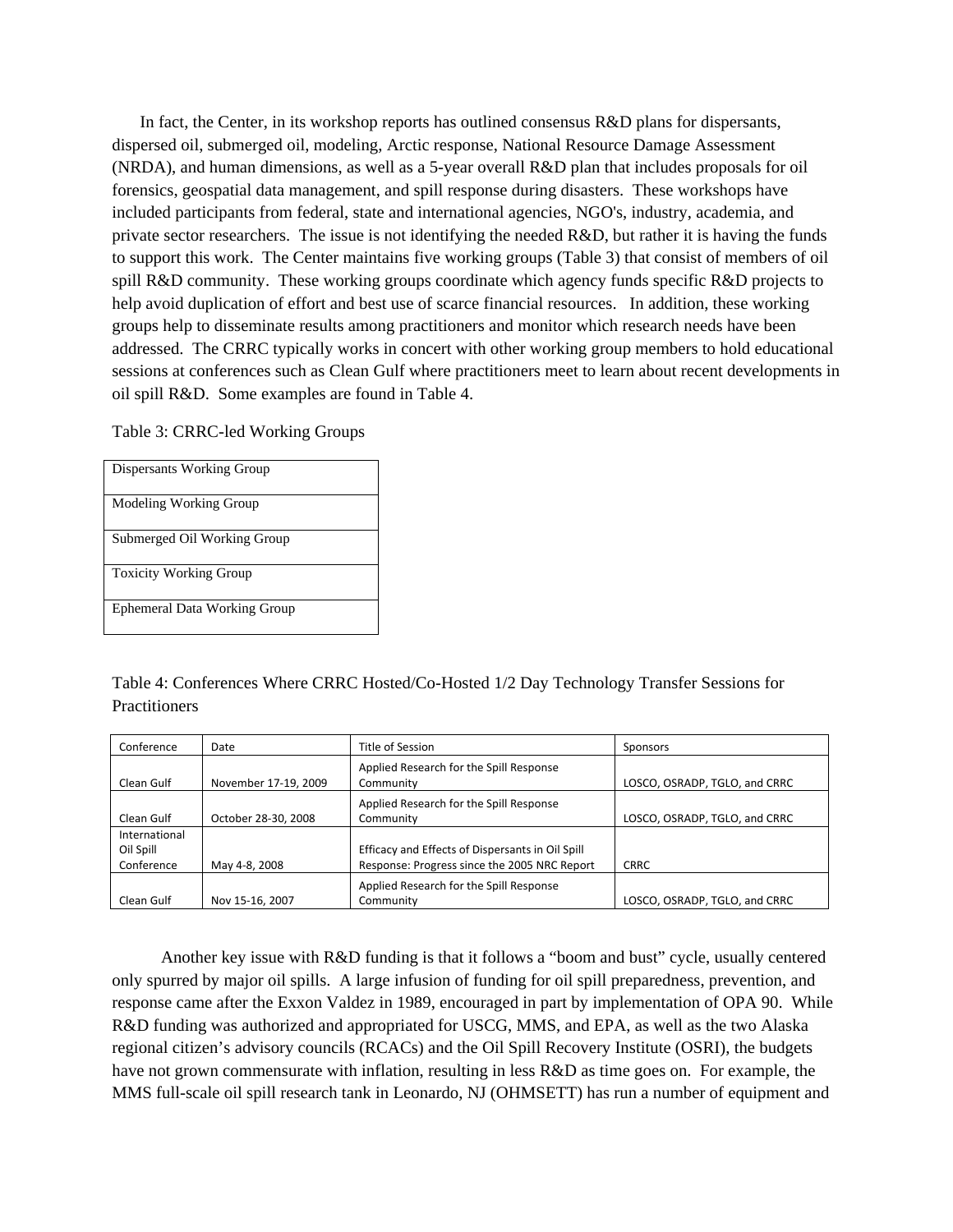training studies with mechanical recovery devices and dispersants. However, these tests are expensive and maintenance on such a facility is high. A fixed budget has diminished what can be tested at OHMSETT, and many research and development budgets cannot accommodate the costs of doing fullscale testing there, even though it would be desirable.

Technology transfer is an arduous process and is often very costly and time consuming. It requires linking the researcher and the end user together, so that the goals and capabilities of each party are identified clearly so that the technology can be best adopted to meet their final goals. It is not only the researcher who must continually modify and adapt, but often also the practitioner who begins to "see" the potential and weaknesses of the new technology and revises his/her understanding of its application. The CRRC addresses this by assigning NOAA liaisons to each funded project to help ensure the project remains focused on the end user. As with ERMA®, this may evolve into interactions with teams of end users as the technology matures. For example, several CRRC staff and students worked with NOAA Assessment and Restoration Division (ARD) scientists/practitioners to develop a field manual on acute toxicity data for polycyclic aromatic hydrocarbons (PAH), a common contaminant during release of oil to the environment. The information and format of the manual was presented to a cross-section of private sector and federal and state end users on several occasions via webinar. Each time, the end users have excellent recommendations for improving the product, some of which were addressed in subsequent editions of the manual. The toxicity manual is currently being used as a source of toxicity information during the DWH incident because each data point included has met the most rigorous quality control standards (i.e., the data have all been carefully validated) and it is in format available and useful to practitioners.

A significant obstacle to continued oil spill R&D is the infrequent nature of oil spills. The last major well blowout in the Gulf of Mexico was the IXTOC in 1979. In the interim, drilling and production technology for offshore oil and gas has grown tremendously and allowed work to proceed at water depths greater than 5,000 feet, tapping reservoirs many miles below the sea floor. R&D for the requisite response technology needed to address such a deepwater accident as the DWH has not occurred.

The Center is currently involved in organizing a series of meetings with a broad spectrum of stakeholders on the R&D issues identified during the DWH incident, using models we have used for similar topics in the past (e.g., dispersants R&D workshops followed by working groups) including federal, state, and local stakeholders, NGO's and the private sector. These workshops will also involve a commensurate effort to identify and collect existing literature on related topics to ensure research efforts are not being duplicated. The stakeholders involved in the spill as a result of BP's funding of LA, MS, AL, and FL researchers at universities and institutes will also be included. This is absolutely necessary and must be done immediately to avoid duplication of effort, insure that the practitioners' research needs are addressed and the research is transferred to end users for incorporation in future spill response and restoration.

Even if the needed spill response or restoration technology is developed as a result of an R&D effort, the incentive for a private sector partner to produce it for commercial sale is minimal. This is less true if use of the technology is mandatory. For example, if the DWH incident results in regulations requiring caps to be available for immediate deployment in case of a blowout, there will be a fairly major incentive to manufacture the caps (i.e., there are roughly 4,000 platforms of production platforms alone in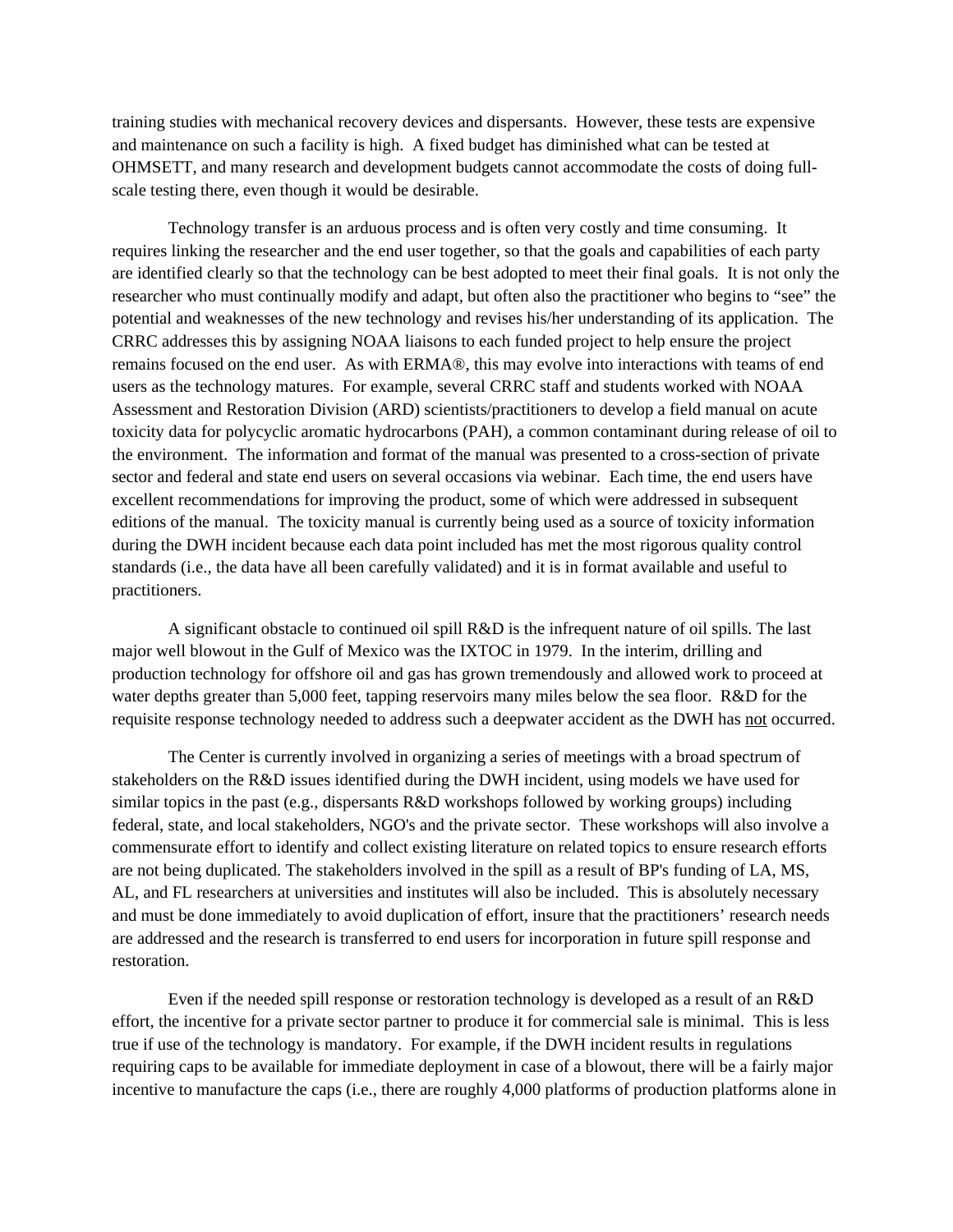the US waters of the GOM). The incentive to manufacture large numbers of technology-enhanced skimmers and booms is less clear. The reality is that a fleet of such devices is expensive to maintain, especially when the likelihood they will be used more than a few times, if at all during their useful life. Even then, the "fleets" will likely be regional and not site specific as it is almost impossible to predict where and when a spill will occur. In this regard, the Arctic poses an even more difficult challenge, as assets may only need to be deployed seasonally when there is open water.

While R&D can develop solutions to address a variety of oil spill response and restoration issues, there is always the problem of adapting those technologies to a specific spill and the prevailing environmental conditions. Each spill is unique in its timing, location (e.g., water depth), and variables (e.g., flow rate, type of oil) as well as the habitats and resources that must be protected. While this dictates some direct investment in site-specific technologies (e.g., skimmers designed to collect and process oil in broken sea ice), it often can be addressed by building in flexibility in devices or developing robust templates, as with ERMA®, that can be used and adapted quickly to a given spill. These are details that must be addressed in the initial stages of an R&D project.

 Finally, it is important to address human dimensions-related issues, a topic that, with the exception of how to incorporate volunteers in response, has been largely under-funded for oil spill response and restoration. Human dimensions R&D relates to risk communication, valuing natural resources, social impacts, coordination in response and restoration, subsistence, and environmental ethics. It is a factor in every spill. It involves regional and local culture and can render a "successful" spill response in the perspective of the local community a "disaster." One major problem is the frequent disconnect between the metrics used by responders to assess success of a clean-up vs. those used by the local community. For example, the number of gallons of oil recovered per day in on-sea activity by skimmers and in-situ burning may be meaningless to local residents or fishermen if the beaches are fouled or commercial fisheries are closed. Likewise, in Alaska, responders who do not incorporate local knowledge of currents and seasonal migration may find that they are greeted suspiciously. Indeed, this may turn to scorn if generated oil trajectory is incorrect and the oil goes where the local fisherman predicted it would. Going forward, human dimensions research, such as that conducted by Tuler and Webler for CRRC, must become a R&D priority (Table 5).

Table 5: Socio-economic research by SERI (Thomas Webler, Seth Tuler)

| "Establishing Performance Metrics for Oil Spill"       | \$229,362 | Completed 2007 |
|--------------------------------------------------------|-----------|----------------|
| Response, Recovery and Restoration"                    |           |                |
| "Social Disruption from Oil Spills and Spill Response: | \$239,335 | Fall, 2010     |
| Characterizing Effects, Vulnerabilities, and the       |           |                |
| Adequacy of Existing Data to Inform Decision-Making"   |           |                |